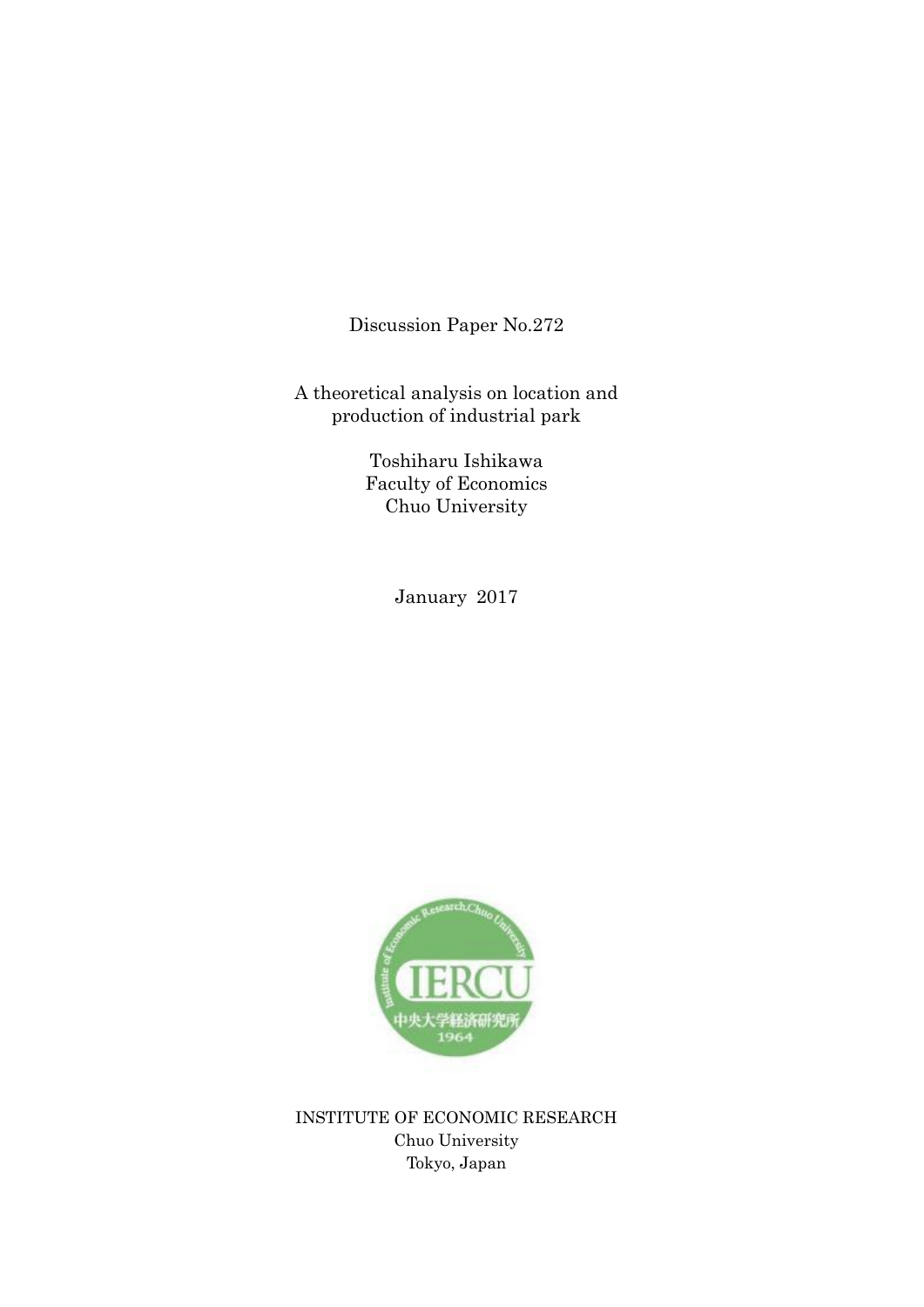### **A theoretical analysis on location and production composition of industrial park**

**Toshiharu Ishikawa** 

 **Faculty of economics Chuo university Hachioji Tokyo, 192-0393 Japan e-mail: ishiy@tamacc.chuo-u.ac.jp**

#### **Abstract**

As firms' production activity becomes large enough to cover the whole world, price and cost cutting competition become harsher among the manufacturing firms. In order to deal with the cost competition many manufacturing firms fragment the production process into small blocs, and they move the small fragmented blocs to new location sites which provide the factories with favorable production condition and reduce production costs. In searching new location site of a fragmented production process, an industrial park is reevaluated as a location factor by the governments of the countries as well as the manufacturing firms. Because industrial parks provide the factories with various sorts of external economies and they can attract the factories from foreign industrial countries into a few specific sites in their territories. Present paper theoretically analyzes the location and production composition of industrial park: First, the paper clarifies the mechanisms in which the developer of the industrial park determines the location site of the industrial park by examining the firms' location selections. Second, this paper analyzes how external economies generated in the industrial parks influence on the production composition in the park; the combination of the business types of the factories, the numbers of the factories and their profits in the industrial park are derived. Lastly, effects on factories' profits of wage rate of workers is analyzed. It is shown in this analysis that reduction of the wage rate which is generated by an improvement of the transportation condition surrounding industrial park does not raise every factory's profit because the production composition of the park is changed due to the reduction of the wage rate.

## **JEL**: R30

**Keywords**: Industrial park, External economies, Locational prospective area, Transfer price, Production composition, Wage rate, Chaotic phenomenon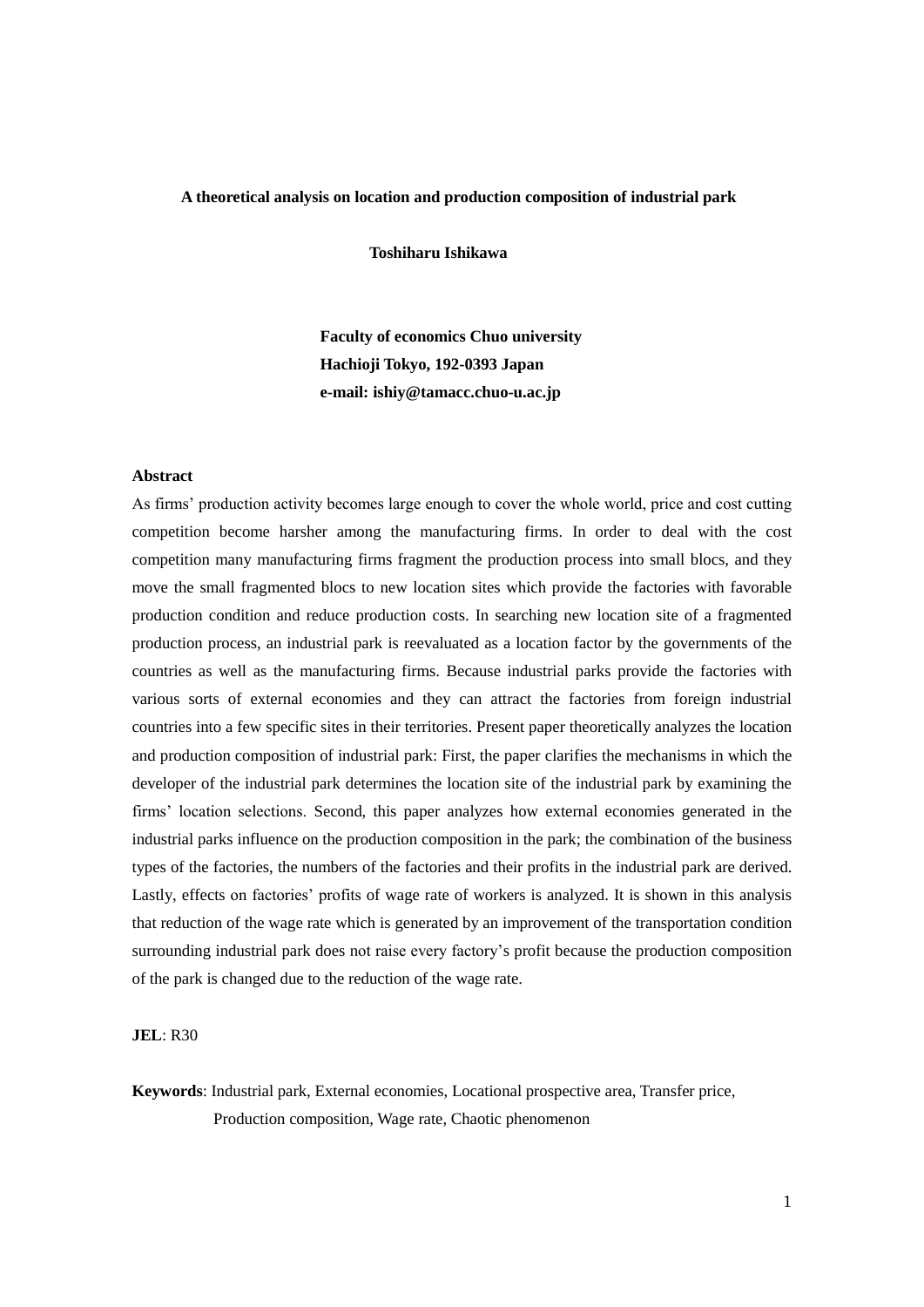# **A theoretical analysis on location and production composition of industrial park Toshiharu Ishikawa**

## **1 Introduction**

The economic globalization gives rise to a harsher price competition among the manufacturing firms, and it lead to a cost cutting competition in the manufacturing industry. In order to deal with the economic globalization many manufacturing firms fragment production process into small blocs. The fragmented small production processes are scattered beyond the nations' borders to the places which bring lower production costs to the manufacturing firms. The places which attract the fragmented processes from the foreign countries usually possess superior production condition suitable to content of the productions. And the places are equipped with adequate infrastructure enough for the firms to operate their factories smoothly. In this context, the industrial parks are highly reevaluated by the manufacturers and the governments of many countries: Since an industrial park is built in consideration of characteristics and quality of the factories attracted to the park, the industrial park surely provides the factories with appropriate external economies in the park. Thus, when the manufacturers determine factory's location in region, they naturally consider an industrial park as a location factor in searching location site of a new factory. While, the government planning to vitalize regional economy in a certain region by inducing factories often use an industrial park as one of economic tools to accomplish the aim. Because the government can establish industrial park which agglomerates the factories at a place and also induce them to a specific site in the region. In addition, industrial park manages some sorts of the business functions through IT and ICT technologies so that both manufacturers and the governments are able to speedily proceed the office works. The fact that industrial park makes the firms' management works smoother is one of the production merits of industrial park.

This paper theoretically analyzes the following issues. First, the paper clarifies the concept of the prospective spatial area in which industrial park is likely to be established through the analysis of firm's location selections, and then, by using the location prospective areas the combination of business types of the factories in an industrial park is derived. Second, the paper examines the effects of external economies generated in industrial park on the numbers and profits of the factories belonging to different business types. Lastly, effects on the production composition and factories' profits of wage rate of workers is analyzed. The government of the country often plays a role of the developer of the industrial park and it can influence the wage rates of workers by improving the transportation infrastructure surrounding the industrial park. This analysis shows that reduction of the wage rate which is generated by an improvement of the transportation condition does not raise every factory's profit because the production composition of the industrial park is changed due to the reduction of the wage rate.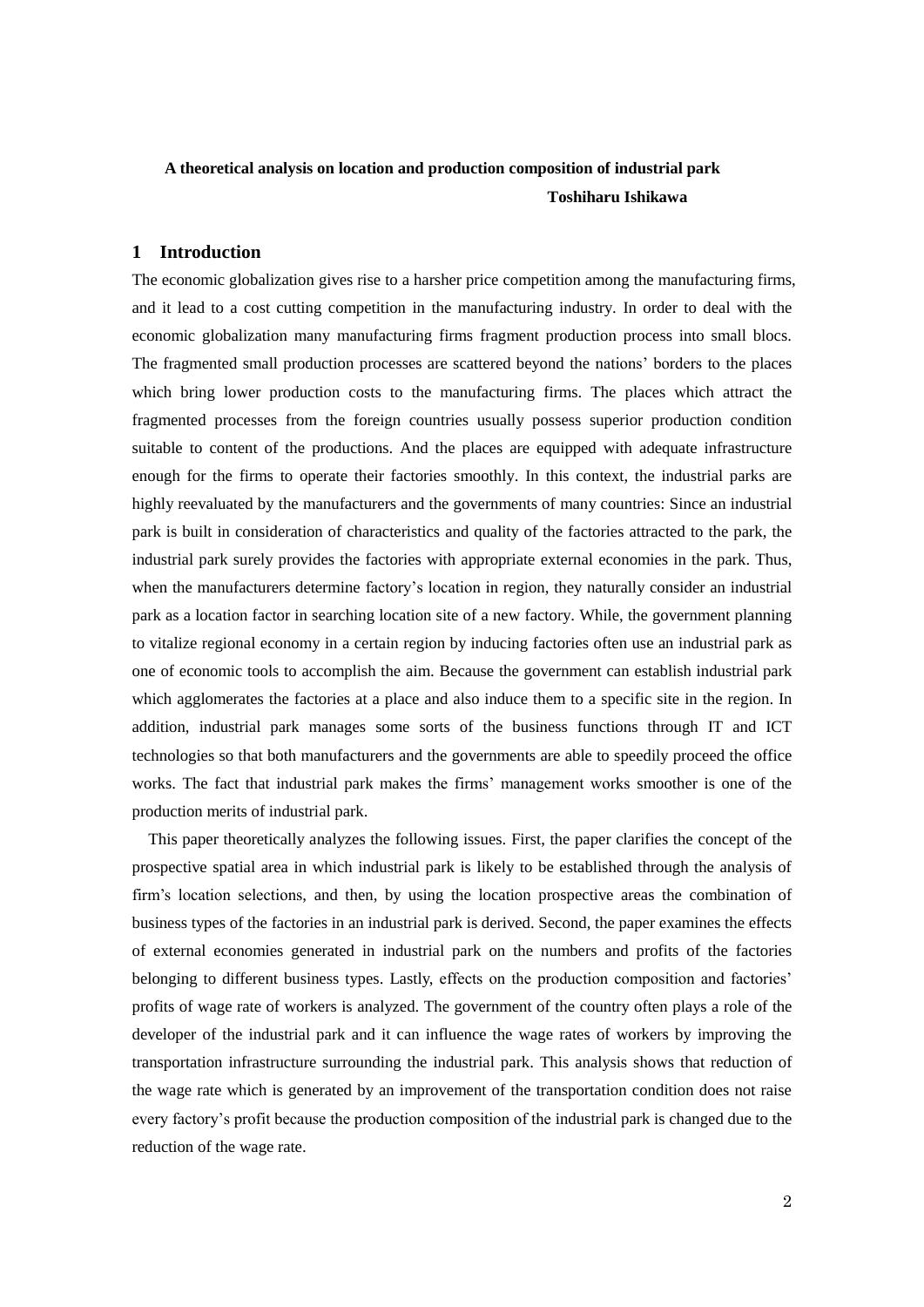Present paper is organized as follows: section 2 explains the assumptions and framework of the analysis and derives the firm's profit function. Using the profit function, the concept of the locational prospective area is elucidated by the chaotic phenomena. The location prospective area specifies spatial range for a firm to search location site of a new factory: If a firm's factory locates within the location prospective area, the firm can obtain almost highest profit irrelative to location site. And then, expanding this analysis to cover two factories' locations, the location site of the industrial park and the combination of the business types of the factories which co-exist in the same industrial park are derived. Section 3 shows how external economies in industrial park affect profits of the factories in the park. Section 4 analyzes the effects on the production composition and the factories' profits of the reduction of wage rate of workers in the industrial park. Section 5 summarizes the results derived in this analysis.

# **2 Derivation of location and composition of industrial park by location analysis of factories 2.1 Assumptions and framework of analysis**

This subsection introduces assumptions and a framework of the analysis according to the traditional  $location$  theory<sup>1</sup>.

A firm produces finished goods by using two production processes, the first and the second process. The first process is conducted by the factory 1 which is in the home country. The factory 1 manufactures intermediate goods, mq. The second process is assigned to the factory 2 which locates in the foreign country. The factory 2 composes final goods by using the intermediate goods.

The intermediate goods produced by the factory 1 are transported to the factory 2 by the transfer price, mp. The factory 2 uses one unit of the intermediate goods to produce one unit of the final goods. The factory 2 sells the finished goods to the market place in the foreign country. There is no tariff in the movement of the intermediate goods from the factory 1 to the factory 2. The factory 2 is in the position of the monopoly in the market. The factory 2 can determines the supply quantity of the final goods at the market in order to maximize *the factory's* profit. On the other hand, the factory 1 decides the transfer price of the intermediate goods in order to maximize the *firm's* profits. The corporation tax rates of the home and the foreign country are represented by t and  $t^*$ , respectively.

### **2.2 Derivation of the profit function of the factory 1**

The profit of the factory 1,  $Y_1$  is given by equation (1),

$$
Y_1 = (1 - t)[mp * mq - C(mq) - F_1]
$$
 (1)

where C (mq) is the cost function of the factory 1 and  $F_1$  is fixed cost. The cost function C (mq) is

The basic framework is constructed according to Weber (1909), Puu (1998), and Ishikawa (2016).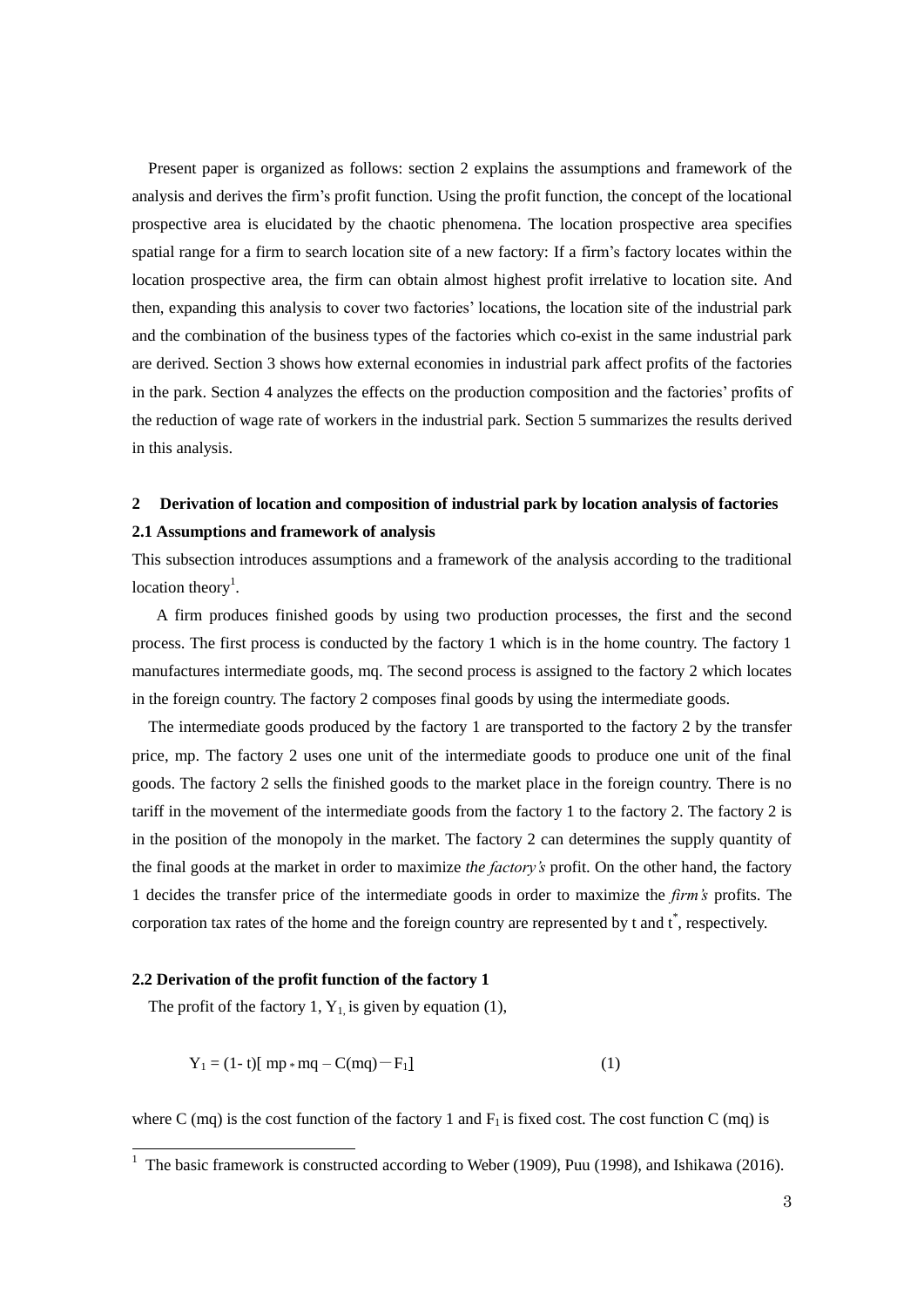derived on the basis of the following assumptions. The factory 1 uses two different kinds of materials  $m_1$ ,  $m_2$  to produce the intermediate goods. And the factory 1 needs lubricating oil  $m_3$  to operate machines. The materials  $m_1$ ,  $m_2$  and the oil  $m_3$  are produced at points  $M_1$ ,  $M_2$  and  $M_3$  which are identified by coordinates  $(x_1, y_1)$ ,  $(x_2,y_2)$ , and  $(x_3,y_3)$ , respectively. These materials are transported to the factory 1 located at point L which is indicated by (x, y). Freight rates of the materials  $m_1$ ,  $m_2$  are denoted by  $t_m$ , and the rate of the oil  $m_3$  is given by  $t_e$ . The intermediate goods are transported from the factory 1 to the factory 2 which locates at the market at point  $M<sub>4</sub>$ ,  $(x_4,y_4)$ . The freight rate of the intermediate goods is  $t_g$ . Mill prices of these materials and oil are

assumed to be given for the simplicity, and these prices are denoted by  $p_1$ ,  $p_2$ , and  $p_3$ . Figure 1 illustrates the geographical relationships between the factory 1, the factory 2, the market and points of the three materials.



**Figure 1 Location figure** 

The territory of the home country is shown by the square area and that of the foreign country is rectangle area. The market is indicated by the black square mark at point M<sub>4</sub>. The border between the two countries is shown by the horizontal bold line in Figure 1.

The production function of the factory1 is supposed as equation (2),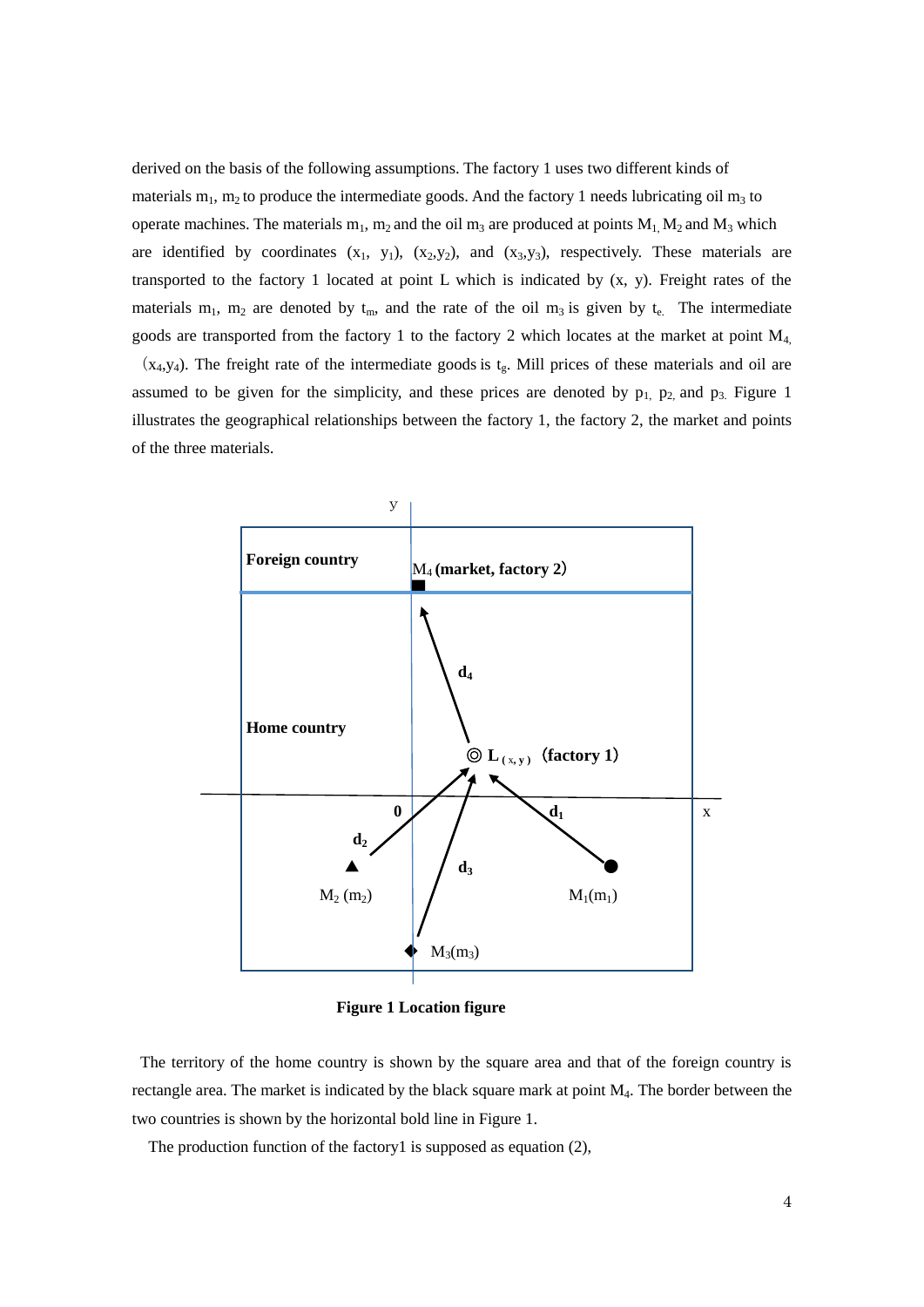$$
mq = Am_1^{\alpha}m_2^{\beta} \tag{2}
$$

where A indicates the production efficiency of the factory 1,  $\alpha$  and  $\beta$  are parameters and they are defined as A>0, 0<  $(\alpha+\beta)$  <1. And the distances between the material places, M<sub>i</sub> (i=1, 2, 3) and the factory1 are represented by  $d_1$ ,  $d_2$ ,  $d_3$ , respectively:

$$
d_1 = ((x - x_1)^2 + (y + y_1)^2)^{0.5}
$$
 (3a)

$$
d_2 = ((x+x_2)^2 + (y+y_2)^2)^{0.5}
$$
 (3b)

$$
d_3 = (x^2 + (y + y_3)^2)^{0.5}
$$
 (3c)

The distance between the factory1 and the factory 2 which locates at the market  $M_4$  is given by  $d_4$ ,

$$
d_4 = (x^2 + (y - y_4)^2)^{0.5}
$$
 (3d)

The delivered prices Pi  $(i=1, 2, 3)$  of the two materials and the lubricating oil at the location site of the factory 1 are shown by equations (4a, b, c), respectively:

| $P_1 = p_1 + t_m d_1$ | (4a) |
|-----------------------|------|
| $P_2 = p_2 + t_m d_2$ | (4b) |
| $P_3 = p_3 + t_e d_3$ | (4c) |

And the price of the intermediate goods at location of the factory 2, DP, which is needed to calculate the revenue of the factory 1, is represented by equation (5),

$$
DP = mp - t_g d_4 \tag{5}
$$

Now, making use of the law of equi-marginal productivity, that is, the ratio between the productivities of the two intermediate goods should be equal to the ratio between the delivered prices of them, quantities of these materials are derived as equations (6a) and (6b): (For simplicity,  $\alpha$  and β are assumed  $α=β=0.4$ ):

$$
m_1 = A^{-1.25} \text{mq}^{1.25} \left( (p_2 + t_m d_2) / (p_1 + t_m d_1) \right)^{0.5}
$$
\n
$$
m_2 = A^{-1.25} \text{mq}^{1.25} \left( (p_1 + t_m d_1) / (p_2 + t_m d_2) \right)^{0.5}
$$
\n
$$
(6b)
$$

The quantity of the oil m<sub>3</sub> is given by a linear function of amount of the final goods as equation (6c),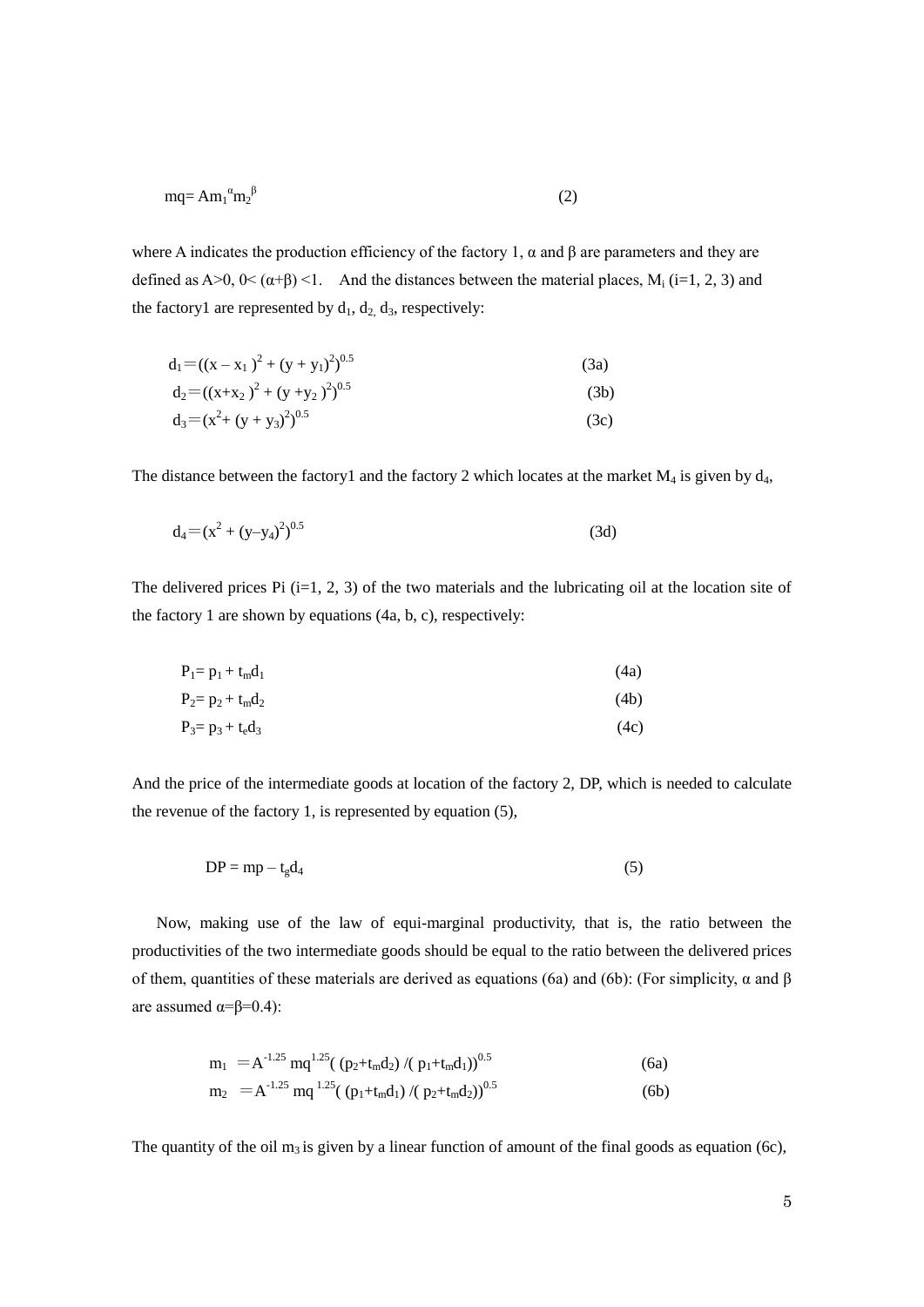$$
m_3 = mq \tag{6c}
$$

From above equations, the cost function C (mq) is obtained as equation (7).

$$
C (mq) = 2A^{-1.25}mq^{1.25} (p_1 + t_m d_1)^{0.5} (p_2 + t_m d_2)^{0.5} + mq (p_3 + t_e d_3) + F_1
$$
 (7)

The profit function of the factory 1 can be rewritten as equation (8),

$$
Y_1 = (1-t) [mq ((mp-tgd4) - (p3+ted3)) - 2mq1.25 A-1.25(p1+tmd1)0.5(p2+tmd2)0.5 - F1]
$$
 (8)

#### **2.3 Profit functions of the factory 2 and the manufacturing firm**

Let us derive the profit of the factory 2. The profit is derived under the following assumptions: The market demand function is represented by equation (9),

$$
p = a - vQ \tag{9}
$$

where p is the market price of the final goods,  $a$  is the maximum reservation price and  $v$  is a parameter. For simplicity *a* and *v* are assumed 600 and 1, respectively. If the cost of composing the intermediate goods to the finished goods is represented by  $C(Q)$  and the fixed cost of the factory 2 is represented by  $F_2$ , the profit of the factory 2,  $Y_2$ , is represented by equation (10),

$$
Y_2 = (1 - t^*)[pQ - mp *mq - C(Q) - F_2]
$$
\n(10)

Suppose that the composing cost  $C(Q)$  is given by equation (4-11),

$$
C(Q) = b Q(g + Q)^2/h
$$
\n(11)

where parameters b, g, h are assumed as 1.5, 2, 200 for the simplicity of the calculation, respectively.

Since the factory 2 uses one unit of the intermediate goods to produce one final goods, the *mq* can be replaced by Q. The profit function is rewritten by equation (12),

$$
Y_2 = (1 - t^*)[(p - mp)Q - 1.5 Q(2 + Q)^2/200 - F_2]
$$
\n(12)

Since the market price of the final good, p, is a function of the quantity Q as shown by equation  $(9)$ , the optimal quantity supplied at the market to maximize the profit of the factory 2 can be derived by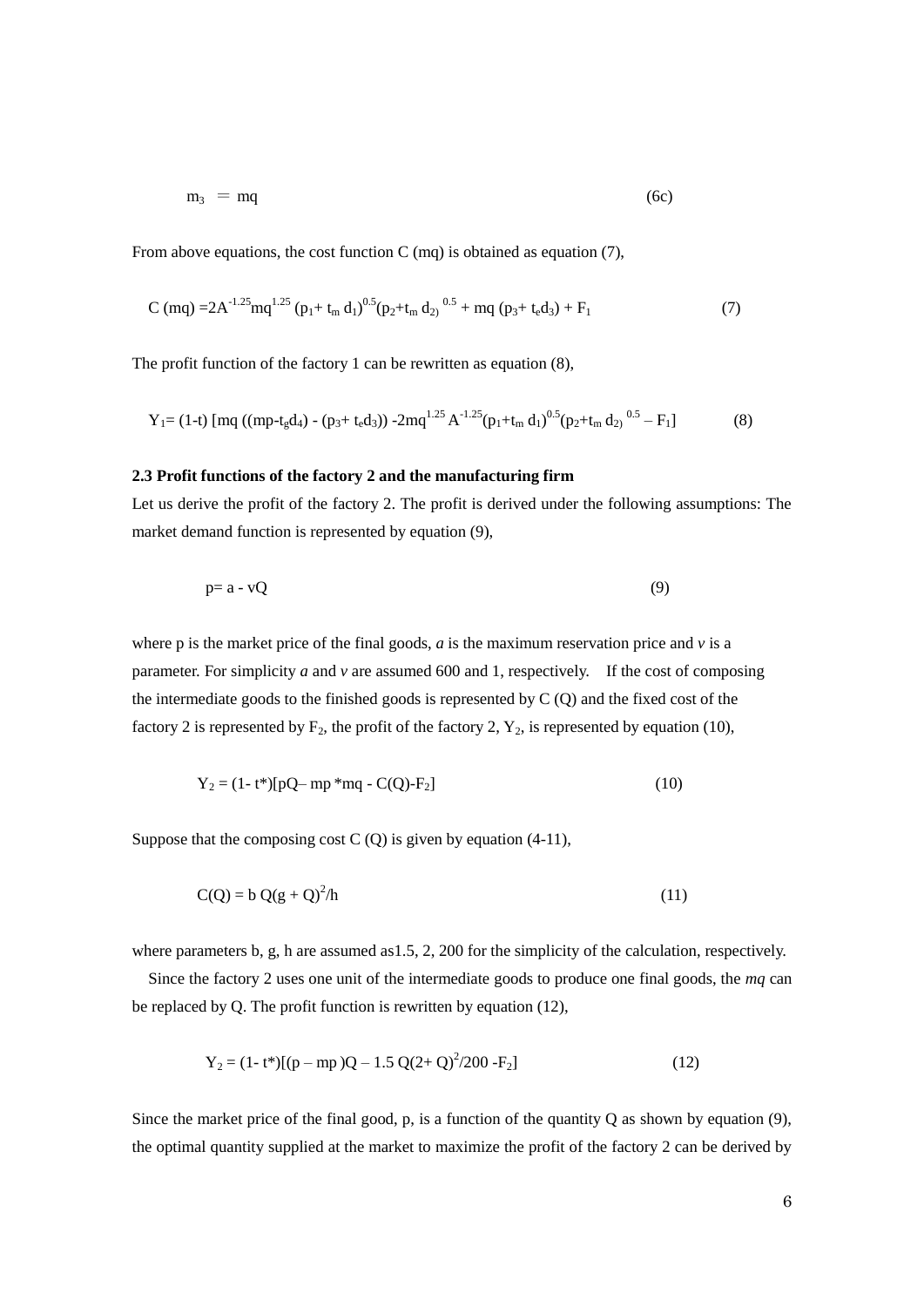using equation (12). The optimal supply quantity is given by equation (13),

$$
Q=0.22(-206 + (582409 - 900mp)^{0.5})
$$
\n(13)

As the supply quantity Q is a function of the transfer price, the profit of the factory 2 is also represented as a function of the transfer price as equation (14),

$$
Y_2 = (1-t^*) [(600-(0.22(-206+(582409-900mp)^{0.5}))-mp)(0.22(-206+ (582409-900mp)^{0.5}))-F_2].
$$
\n(14)

Summing up the profits of the factory 1 and 2, the firm's profits, Y, can be obtained as equation (15). The firm's profits is a function of the transfer price, *mp*, and the location, (x, y), of the factory 1.

Y= (1- t)[(0.22( -206 + (582409 - 900mp)0.5))(mp - tgd4 ) - (p3+ ted3) ) – -2(0.22(- 206 + (582409-900mp)0.5))1.25 A -1.25(p1+t<sup>m</sup> d1) 0.5(p2+t<sup>m</sup> d2) 0.5 ―F1] +(1-t\*) [(600-(0.22(-206+(582409-900mp)0.5))-mp)(0.22(-206+ (582409-900mp)0.5))-F2]. (15)

### **2.3 Derivation of Location Prospective Area**

#### **2.3.1 Usefulness of chaotic phenomenon**

Let us derive the optimal location  $(X, Y)$  of the factory1 and the transfer price by using equation (15). To derive transfer price and the location of the factory 1, the gradient dynamics is used (Puu, 1998, Ishikawa, 2016). This method is useful because if the solution could not be specified, the area in which the solution is included is indicated by a chaotic phenomenon.

The essence of the gradient dynamics is that first, an initial value set is given to  $x_n$ ,  $y_n$ , and mp<sub>n</sub> in the following equations (16a, b, c) as a temporal solution, and obtain the second tentative values of  $x_{n+1}$ ,  $y_{n+1}$ , and mp<sub>n+1</sub> by calculations indicated by the three equations (16a, b, c). The same calculation is iterated until a given tentative solution can be approximately judged as the solution: If the values of  $(x_{n+1}, y_{n+1}, mp_{n+1})$  in equations (16a, b, c) become approximately the same as those of  $(x_n, y_n, mp_n)$ , the values can be admitted as the solution.

$$
x_{n+1} = x_n + j^* \partial Y / \partial x, \qquad (16a)
$$

$$
y_{n+1} = y_n + j^* \partial Y / \partial y,
$$
 (16b)

 $mp_{n+1} = mp_n + j * \partial Y / \partial mp$ , (16c)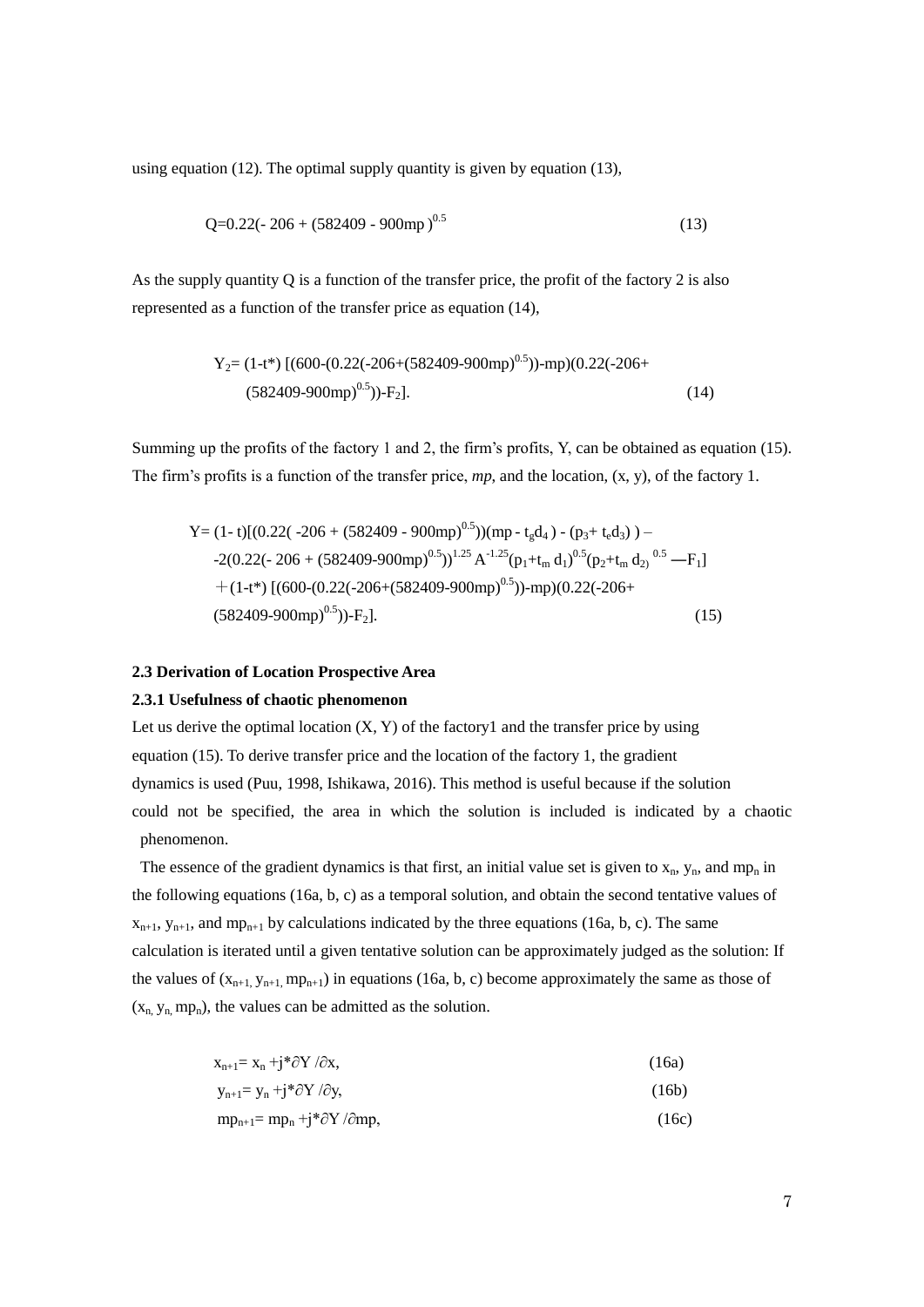where j is the width of a step and *n* shows the number of the calculation. And ∂Y/∂x, ∂Y/∂y, and  $\partial$ Y/∂mp are given by the following equations (17a, b, c), where the production efficiency A is assumed as 1 and the corporation tax rates of the two countries are assumed as  $t=t^*=0.82$ .

$$
\frac{\partial Y}{\partial x} = 0.18[-tgx (299.4-0.5mp)/d_4 + (299.4-0.5mp) (-t_g(x/d_4) - t_e(x/d_3)) -1^{-1.25} (299.4-0.5mp)^{1.25} t_m [ {(p_2+t_m d_2)^{0.5}/(p_1+t_m d_1)^{0.5}} (x-x_1)/d_1 ++ { (p_1+t_m d_1)^{0.5}/(p_2+t_m d_2)^{0.5}} (x+x_2)/d_2]=0
$$
\n(17a)

$$
\frac{\partial Y}{\partial y} = 0.18[-tg(y-1)(299.4-0.5mp)/d_4 + (299.4-0.5mp) (-t_g((y-y_4)/d_4) - t_e((y-y_3)/d_3) - 1]^{-1.25}(299.4-0.5mp)^{1.25} t_m [\{(p_2+t_m d_2)^{0.5}/(p_1+t_m d_1)^{0.5}\} (y+y_1)/d_1 + 1 + \{(p_1+t_m d_1)^{0.5}/(p_2+t_m d_2)^{0.5}\} (y+y_2)/d_2] = 0 \tag{17b}
$$

$$
\frac{\partial Y}{\partial mp} = 0.18[-(0.5*mp-299.4)] + 0.22[299.4-2*0.5mp+0.5t_g d_4 + 0.5(p_3 + t_e d_3) ++2.5*1^{-1.25}(p_2+t_m d_2)^{0.5}(p_1+t_m d_1)^{-0.5}(299.4-0.5mp)^{0.25}] = 0.
$$
\n(17c)

Let us derive the optimal location of the factory 1 and the transfer price by assigning numerical values to parameters as follows:  $(x_1=3, y_1=-0.5)$ ,  $(x_2=-3^{0.5}, y_2=-0.5)$ ,  $(x_3=0, y_3=-1.5)$ ,  $(x_4=0, y_4=1)$ ,  $p_1=0.25$ ,  $p_2=2$ ,  $p_3=0.2$ ,  $t_m=0.11$ ,  $t_e=0.01$ ,  $t_e=0.225$ ,  $F_1=5000$ ,  $F_2=2500$ . The calculation results derived from the gradient dynamics are shown by Figure 2. Figure 2 indicates that the optimal transfer price is approximately 442 and the optimal location site is hidden by a chaotic phenomenon<sup>2</sup>. Although the accurate location of the factory 1 is not identified by the appearance of the chaotic phenomenon, the chaotic phenomenon provides very an important information that the optimal location site is within the area where a chaotic phenomenon appears because phenomenon appears surrounding the optimal solution. If firm locates the factory 1 within the chaotic area, the firm's profit is not varied so much<sup>3</sup>. When the firm locates the factory 1 at point  $M_1$ , the profits is derived as 3307. The firm can obtain the almost same profits when the factory1 locates within the area where the chaotic phenomenon appears.

In this situation, if location of the factory 1 is fixed at point  $M_1$ , profits of the factory 1 and firm and production amount can be derived; they are shown at the upper row in Table 1. And if the freight rate of the intermediate goods is higher as 0.85, as shown by Figure 2B, the location prospective area appears around the market place. In this case the factory locates near the market place. And the

-

<sup>2</sup>The phenomena shown in Figure 2A and 2B are real *chaos* or *chaotic* phenomena which are generated from the Cauchy convergence in the solution derivation process. The study to identify these phenomena is not conducted in this paper because this problem does not make any obstacle to logical development. This interest issue is going to be discussed elsewhere in near future.

<sup>&</sup>lt;sup>3</sup>See the analysis of Ishikawa (2016) and the subsection, 3.1 in this paper. The difference of the profits among the sites within LPA may be estimated less than 1 percent to the obtained profits.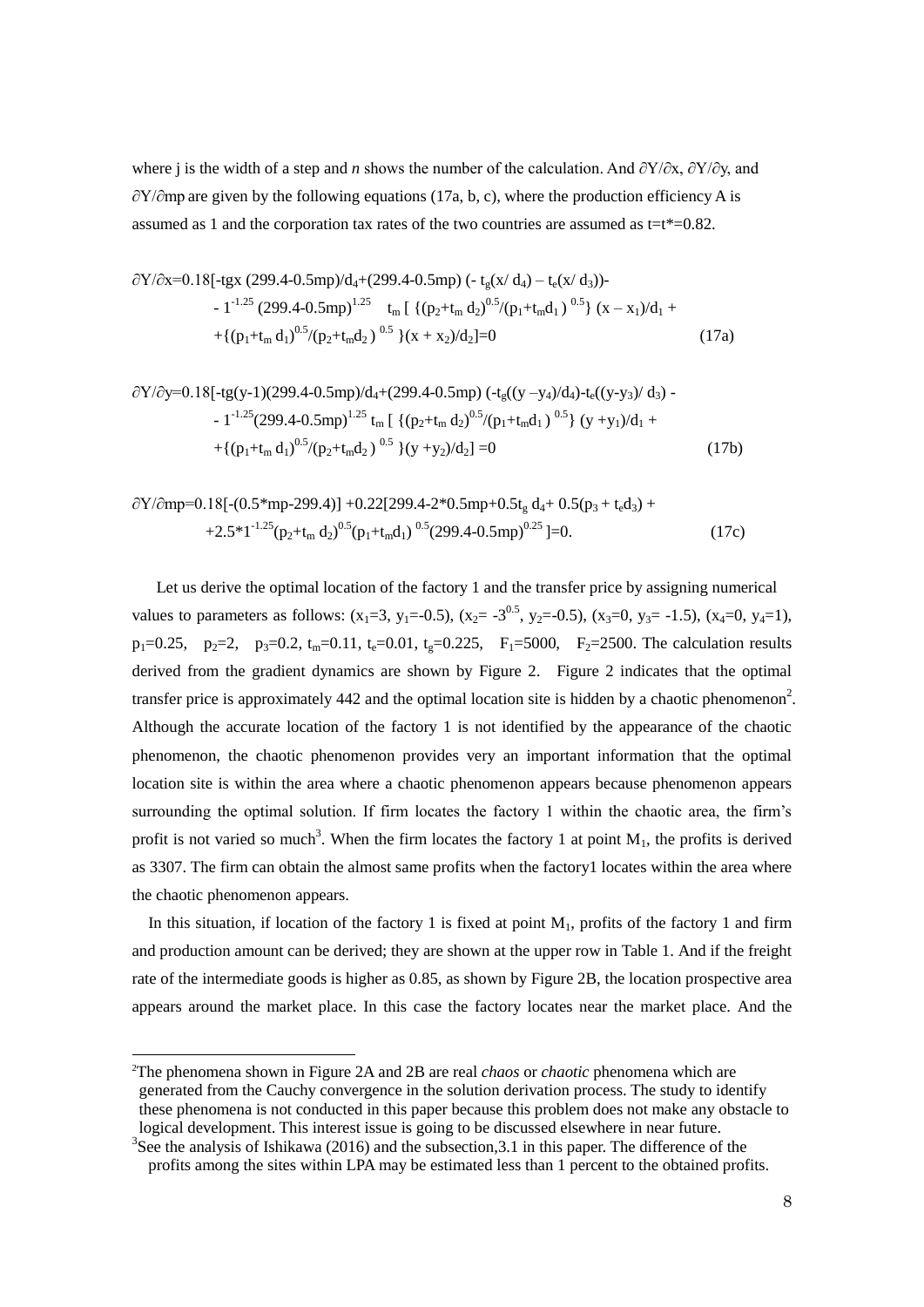location of the factory 1 is fixed next to the market place, profit and transfer price of the factory 1 and profits and production amount of firm are derived and they are indicated in the lower row in Table 1.



**Figure2A Location prospective area of factory in low freight rate**



**Figure2B Location prospective area of factory in high freight rate**

**Table1 Location, transfer price and profit of factory in different freight rates**

| freight rate      | <b>location</b> |      | profit of firm<br>transfer price<br>amount |      | profit of factory1 |  |
|-------------------|-----------------|------|--------------------------------------------|------|--------------------|--|
| $t_{\rm g}=0.225$ | around $M_1$    | 442  | 49.19                                      | 3307 | 2968               |  |
| $t_{\rm g}=0.85$  | around $M_4$    | 4431 | 48.97                                      | 3278 | 2948               |  |

# **2.3.2 Interpretation of location prospective area**

The chaotic phenomenon can be interpreted as follow: If a firm decides the location of the factory 1 and transfer price of the intermediate goods in the sphere of the chaotic phenomenon, the firm's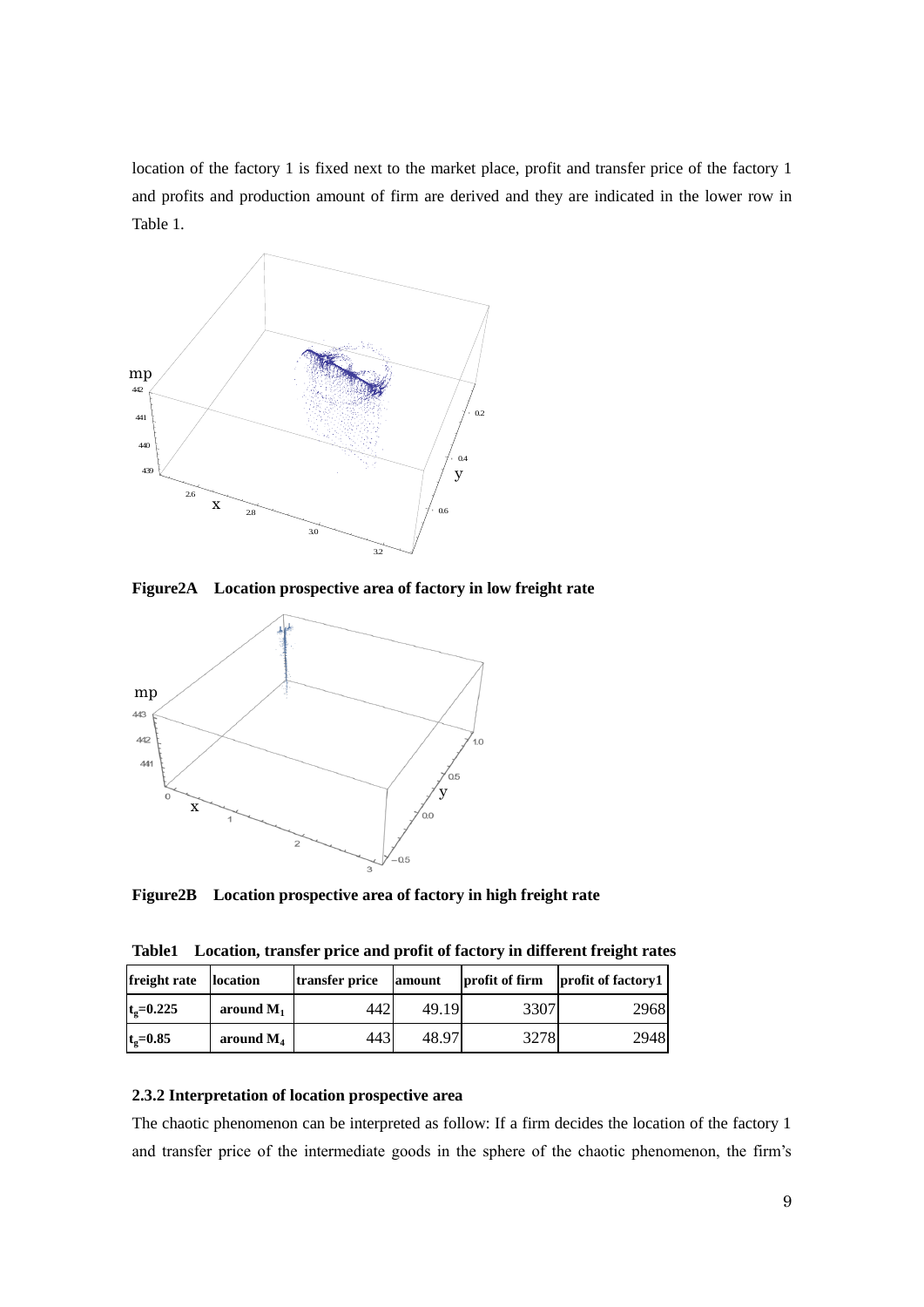profits are almost same because the optimal solution is contained in this sphere. It can be, therefore, considered that the spatial range of the phenomenon indicates *a location prospective area*, LPA for a possible factory's location. By setting a LPA in large geographical space by using the chaotic phenomenon the firm can determine the searching area into a small range; they can reduce significantly the searching costs. Chaotic phenomenon may provide a firm with useful information in the case a firm does not have adequate information about several countries and many regions in a large space. Furthermore, the LPA provides a firm with various locational chances: when a firm decides the factory's location within the LPA, a firm can consider the factory's location in a broader perspective. A firm can incorporate education, culture, housing, safety, and welfare within the area into its locational decision-making. Considering of the locational effects of these location factors, a firm can find out the location site of its factory, which would be the best site for the firm's activity as a whole.

#### **2.4 Construction of industrial park**

#### **2.4.1 Necessity of industrial park**

 $\overline{\phantom{a}}$ 

As shown in the above analysis, when the freight rate of the intermediate goods is relatively high, the factory 1 locates near the market place, while, if the freight rate is relatively low, the factory locates near point  $M_1$ . Thus, it is suggested that in the period that infrastructure of the transportation is not adequate, industrial park tends to be constructed near market place; when the transportation infrastructure is adequate and logistics system is developed, location of industrial park is not limited to near the market place, but it is built at various sites departing from the market place. In the derivation of these results, agglomeration economies are not incorporated into the framework of the analysis. If these economies would work in firm's location decision-making, location of the factory 1 is surely influenced.

Suppose that when the factory 1 is moved to the market place, point  $M<sub>4</sub>$ , in the foreign country to co-exist with the factory 2, scale economies are generated at the market place and decrease the production costs of the factories. Scale economies exercise its locational power for the factory 1 to shift to the market place. If the agglomeration of the two factories is realized at the market place in the foreign country, the home country loses the tax revenue from the factory 1. In this context, the importance to build industrial park is realized by the home country. It is said that the government of the home country establishes an industrial park, which provides the factories with external economies and useful business functions, in order to retain the factory 1 in the home country, or to regain the factory from the foreign country into its territory<sup>4</sup>.

<sup>4</sup> Bredo (1960) analyzes industrial estates as a tool for industrialization. This analysis is instructive to examining the role of the industrial parks for development of regional economy.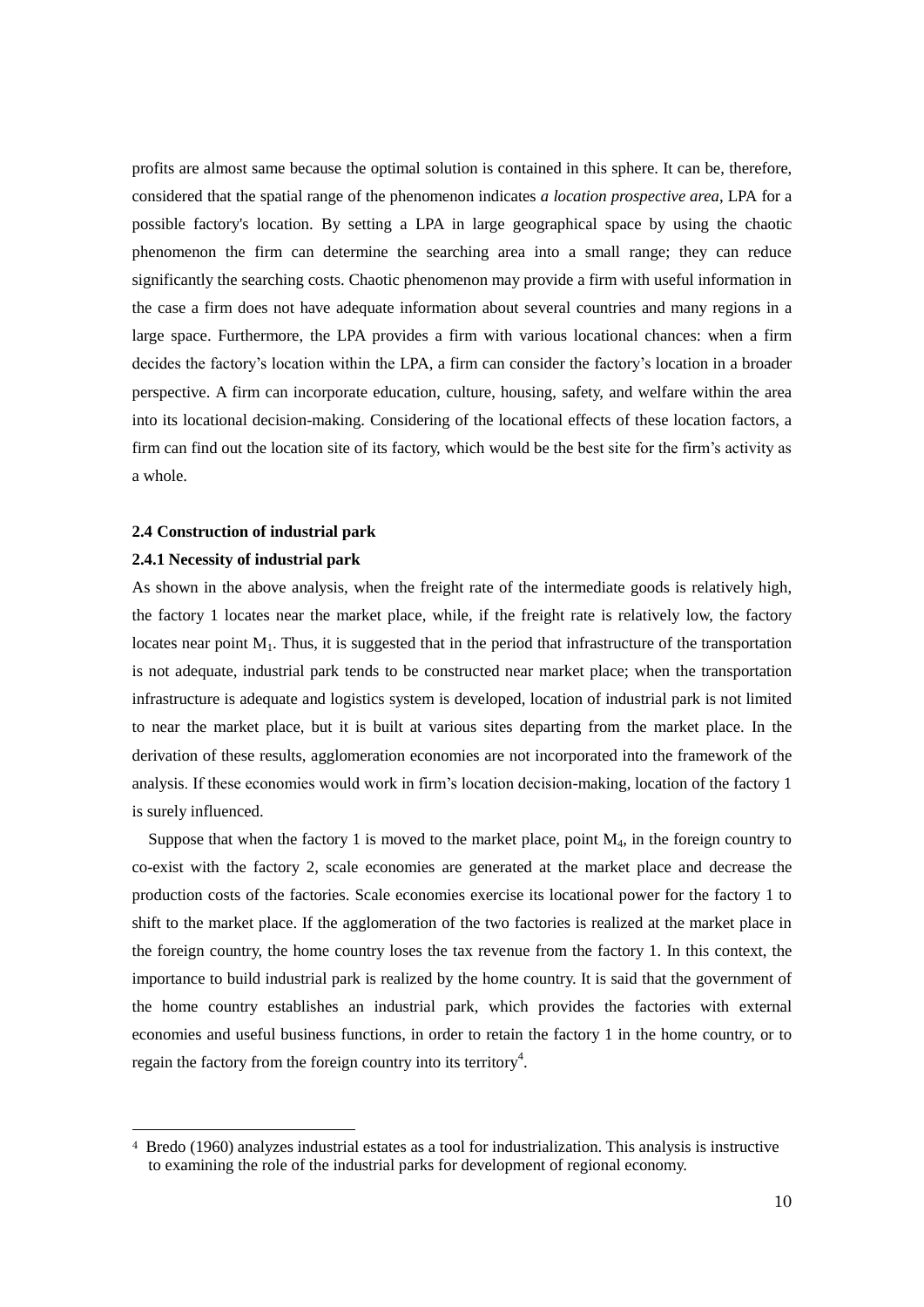#### **2.4.2 Combination of business types within an industrial park**

According to the above analysis, location of industrial park is not confined to a specific site, but it is selected considering the LPAs of firms. And industrial park selects the factories which possesses the resemble characteristics in terms of the nature of the goods and production facilities. Hence, when a developer establishes an industrial park in a region, the developer is likely to induce factories of which LPAs make overlapping area and establishes the park within the overlapping area. If the factories' LPAs, therefore, are not overlapped, these factories would not co-exist in the same industrial park. Figure 3A and 3B describe these situations. Two chaotic phenomena in Figure 3A are shown based on the analysis in the previous section. In this Figure 3A, the two factories' LPAs do not make an overlapping area, then, these two factories may not locate in the same industrial park. While, Figure 3B shows that two chaotic phenomena for the two factories are overlapped near point M1. The possibility would be high that these two factories are induced in the same industrial park established near M<sub>1</sub>.



**Figure 3A Two LPAs departing each other Figure 3B** Overlapping of two LPAs



# **3 Relationships between external economies and production composition of industrial park 3.1 Business types combined in an industrial park**

In order to examine the effects on industrial park of difference of the business types in an industrial park, suppose three kinds of factories which belong to different business types, a, b and c. Although they are in the same spatial and production situation shown in section 2, they are different in terms of production of intermediate goods: the factory  $I_a$  which belongs to business type  $a$  is assumed that the production efficiency  $A_a$  is 1 and the freight rate of the intermediate goods  $t_{ga}$  is 0.225; factory  $I_b$  of business type *b* is that  $A_b=1$  and  $t_{gb}$  is 0.7728; the factory  $I_c$  of business type *c* is that  $A_c=1.05$  and t<sub>gc</sub> is 825.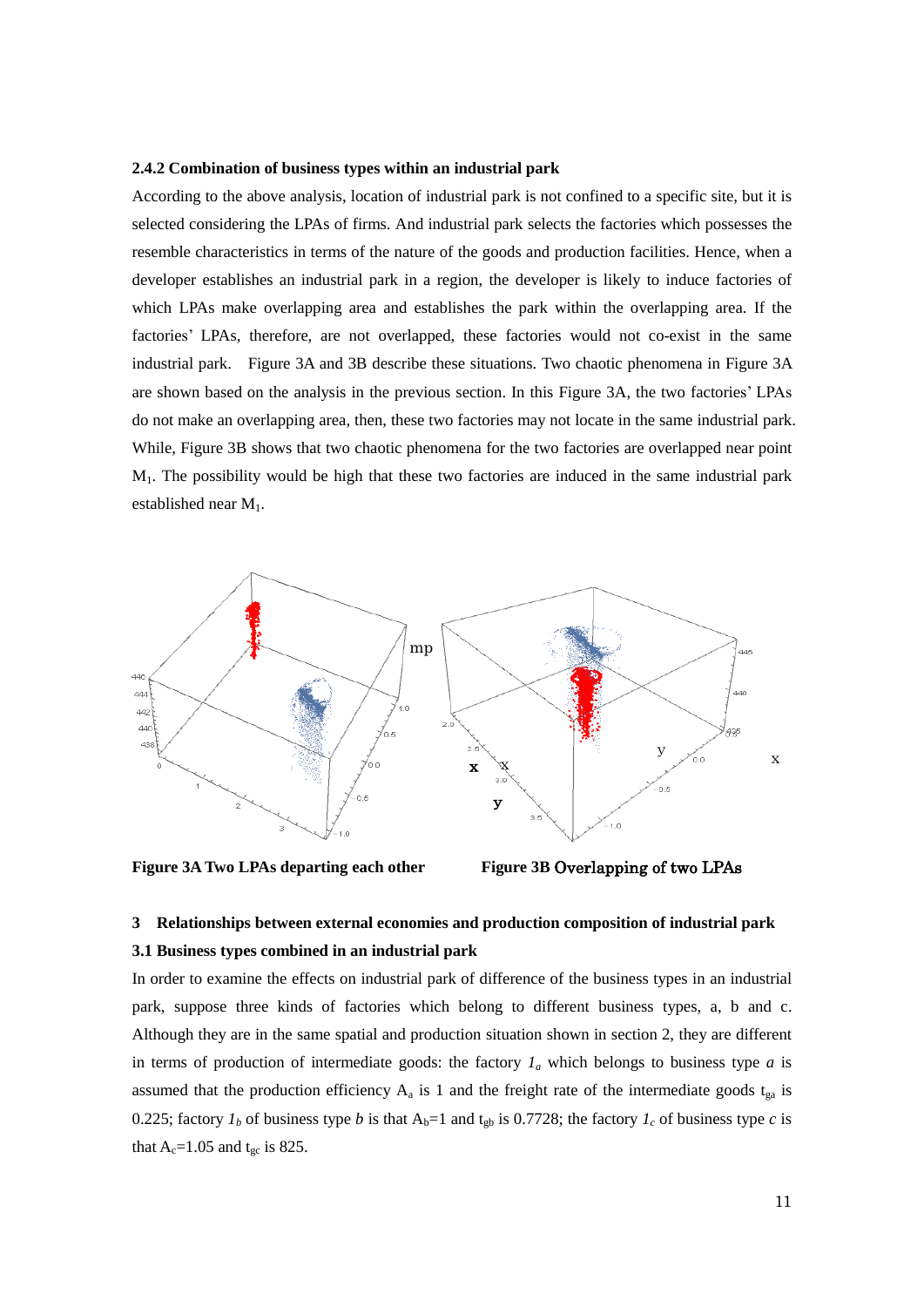On this assumption, let us derive the chaotic phenomena of the two factories, $I_a$  and  $I_b$ . Figure 4 shows the two chaotic phenomena of the two factories. LPA of the factory  $I_a$  appears near point  $M_1$ , and LPA of the factory $I<sub>b</sub>$ .is long from point M<sub>1</sub> to the market place, point M<sub>4</sub>. These two LPAs makes an overlapping area near point  $M_1$ . While, the chaotic phenomena of the two factories, $I_b$ and $I_c$  are shown in Figure 5. In this case, LPAs of the two factories,  $I_b$  and  $I_c$  are overlapped near the market place. It is said, therebefore, that the industrial park established near point  $M_1$  is composed by the factories,  $I_a$  and  $I_b$ , and the industrial park established near the market place is composed by the factories,  $I_b$  and  $I_c$ . Since the factory  $I_b$  has a long LPA, this factory has a possibility to locate either industrial parks.



**Figure 4 Overlapping of LPAs of two factories near point M<sup>1</sup>**



**Figure 5 Overlapping of LPAs of two factories near the market place**

If the factory  $I_b$  locates at point M<sub>1</sub>, the profit of the factory  $I_b$  is 2947.9, while, the factory  $I_b$ locates at the market place, the profit is 2948.1. The difference of profits is only 0.2, which is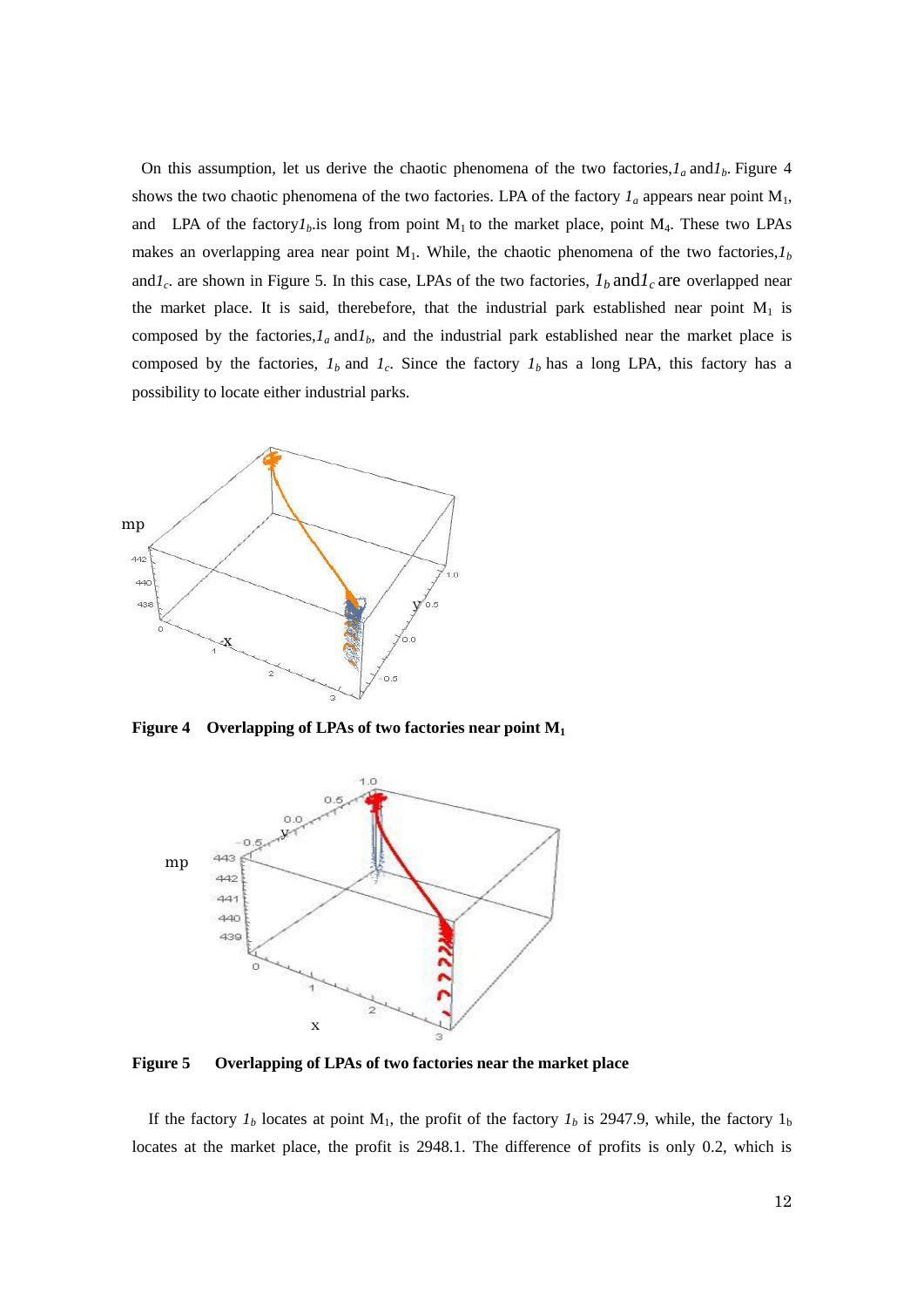negligible. As the concept of LPA indicates, profits obtained at any sites within LPA are the same level.

### **3.2 Decrease of production costs of factories by enjoying external economies**

It is needless to say that the number of factories in an industrial park is not limited to two. In this subsection, introducing external economies generated in the park into the analysis, the number of the factories in industrial park is analyzed. To this end, new six assumptions are added in the analysis.

- (1) The business types of the factories are classified into the three types, *a, b,* and *c*; and based on the result derived in the previous section, if industrial park is constructed near point  $M_1$ , the combination of business types is the combination of the type *a* and the type *b*: When industrial park is established near the market place, the combination is the type *b* and the type *c.*
- (2) The number of the factories,  $N_i$  (i=a, b, c), of each business type in the two industrial parks is determined by the developer of industrial park to maximize the profits of the individual firms.
- (3) Individual factories employ workers,  $L_i$  (i=a, b, c), to operate the factory as a whole. The number of workers of a factory is determined by a factory to maximize its own profit.
- (4) Industrial park provides two different kinds of external economies: One kind of external economies, EEv, reduces the variable cost of the factories, and the extent to which the economies reduce the cost is a function of the *total* numbers of workers employed by in the park. Equation (18) shows the function of EEv.

$$
EE_v = -h(0.05(TL))^2 + j(0.05(TL)) - k
$$
\n(18)

where TL is the number of the employees in the park, and *h, j,* and *k* are parameters. Wage rate of each business type is a function of the number of workers who are employed by *each business type*; wage rate of each business type is indicated by equation (19)

$$
w_i = g(N_i L_i)^{\Phi}
$$
  
i=a,b,c (19)

where  $N_iL_i$  is the number of the workers employed by the factories of business type *i* (i=a, b, and c),  $g$  and  $\Phi$  are parameters.

(5) Another kind of external economies, EEF, reduces the fixed cost of the factories, and the extent to which this kind of external economies reduce the fixed cost is a function of the total quantity, TQ, produced in the park. Equation (20) shows the function of  $EE_F$ ,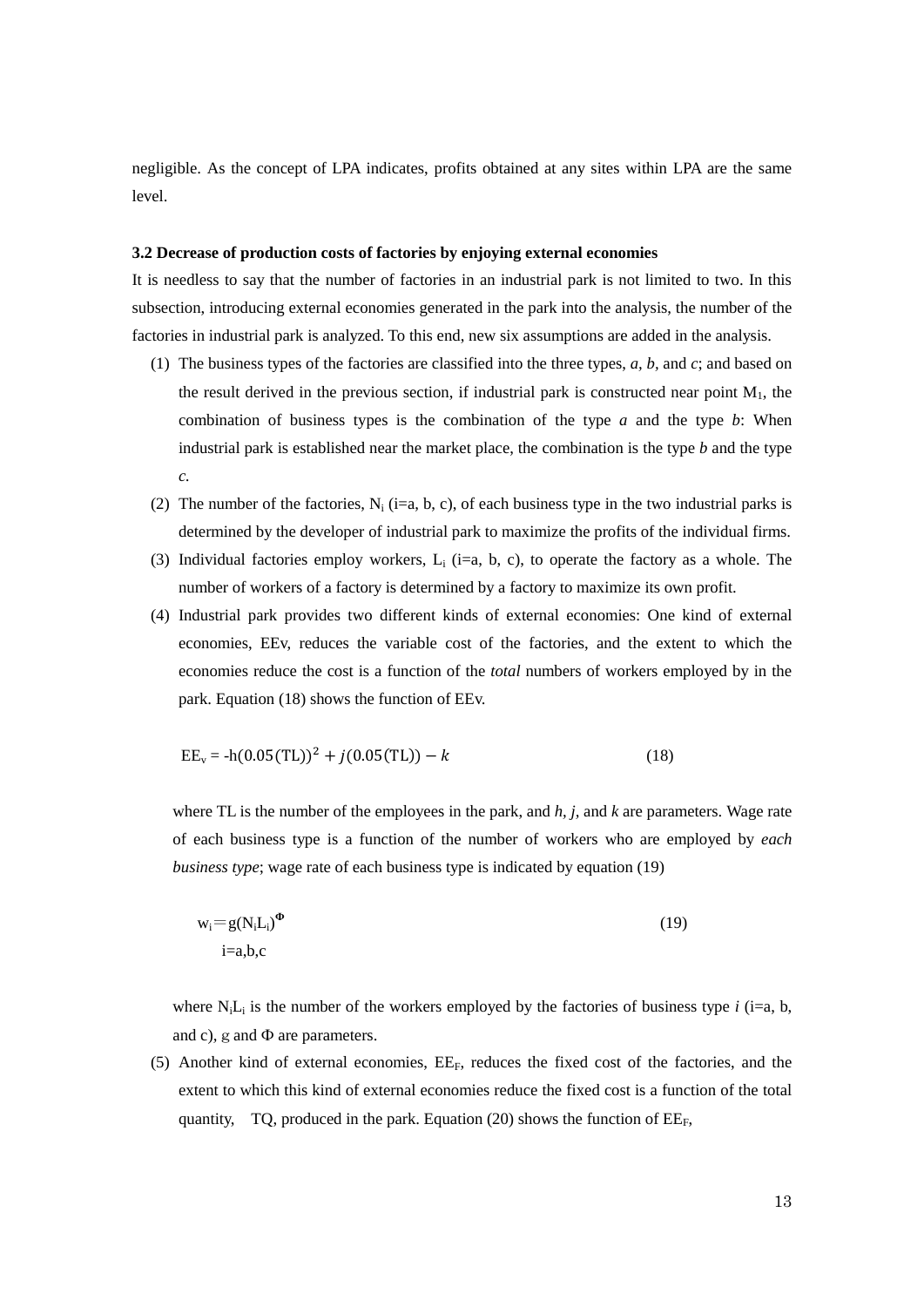$$
EEF = -α(TQj)2 + β(TQj) - D
$$
  
\n
$$
j = M1, M4
$$
  
\n
$$
TQM1 = Na * mqa + Nb * mqb, TQM4 = Nb * mqb + Nc * mqc
$$
 (20)

where  $\alpha$ ,  $\beta$ , and D are parameters. When industrial park is constructed near point M<sub>1</sub>, TQ is shown by  $TQ_{M1}$ , and the park is constructed near the market place, TQ is given by  $TQ_{M4}$ . In this section the fixed cost are supposed that the fixed cost contains not only the costs which are directly related with goods production but the overhead costs of training of workers, guest accommodation, catering and so on.

(6) Production amount and transfer price of each factory have been determined in the same way used in the previous section. Therefore, minimizing the production costs of the factory is compatible with maximizing profits of the firm.

#### **3.3 Derivation of the number of the factories in industrial park**

Using the analysis in the previous section, profit of individual *factories* is given by equation (21),

$$
Y_{1i} = (1-t)[\text{mq}_{i}((\text{mp}_{i} - t_{g}d_{4}) - (p_{3} + t_{e}d_{3})) - (2\text{mq}_{i}^{1.25} (A_{i})^{-1.25} (p_{1} + t_{m} d_{1})^{0.5} (p_{2} + t_{m} d_{2})^{-0.5})/EE_{v} - F_{1}/EE_{F} - g(N_{i}L_{i})^{\Phi}]
$$
  
i=a,b,c (21)

Let us suppose that using the results in the previous section, production amount and transfer price of the factory  $I_a$  are that mq<sub>a</sub>=49.19, mp<sub>a</sub>=442, and those of the factory $I_c$  are mq<sub>c</sub>=49.09, mp<sub>c</sub>442.5: And when factory  $I_b$  locates in industrial park established near point  $M_1$ , production amount and transfer price are mq<sub>b</sub>=49.09, mp<sub>b</sub>=442.5; while, when the factory  $I<sub>b</sub>$  locates in industrial park near market place, they are that  $mq_b=48.97$ ,  $mp_b=443.Based$  on the supposition, let us analyze the production composition and profits of each industrial park.

Developer of industrial park decides the number of factories of each business type in order to maximize profit of individual firms. The developer which establishes an industrial park near point  $M_1$  determines the numbers of the factories,  $I_a$  and  $I_b$ . And each kind of the factory decides the number of workers to maximize its profit. Thus, the number of each factory and the number of the workers of each factory in the industrial park near point  $M_1$  are derived by solving equation system  $(22_i, i=a, b, c, d)$  with respect to  $N_a, N_b, L_a$ , and  $L_b$ ,

$$
\partial Y_{1a}/\partial N_a = 0 \tag{22a}
$$

$$
\partial Y_{1b}/\partial N_b = 0 \tag{22b}
$$

$$
\partial Y_{1a} / \partial L_a = 0 \tag{22c}
$$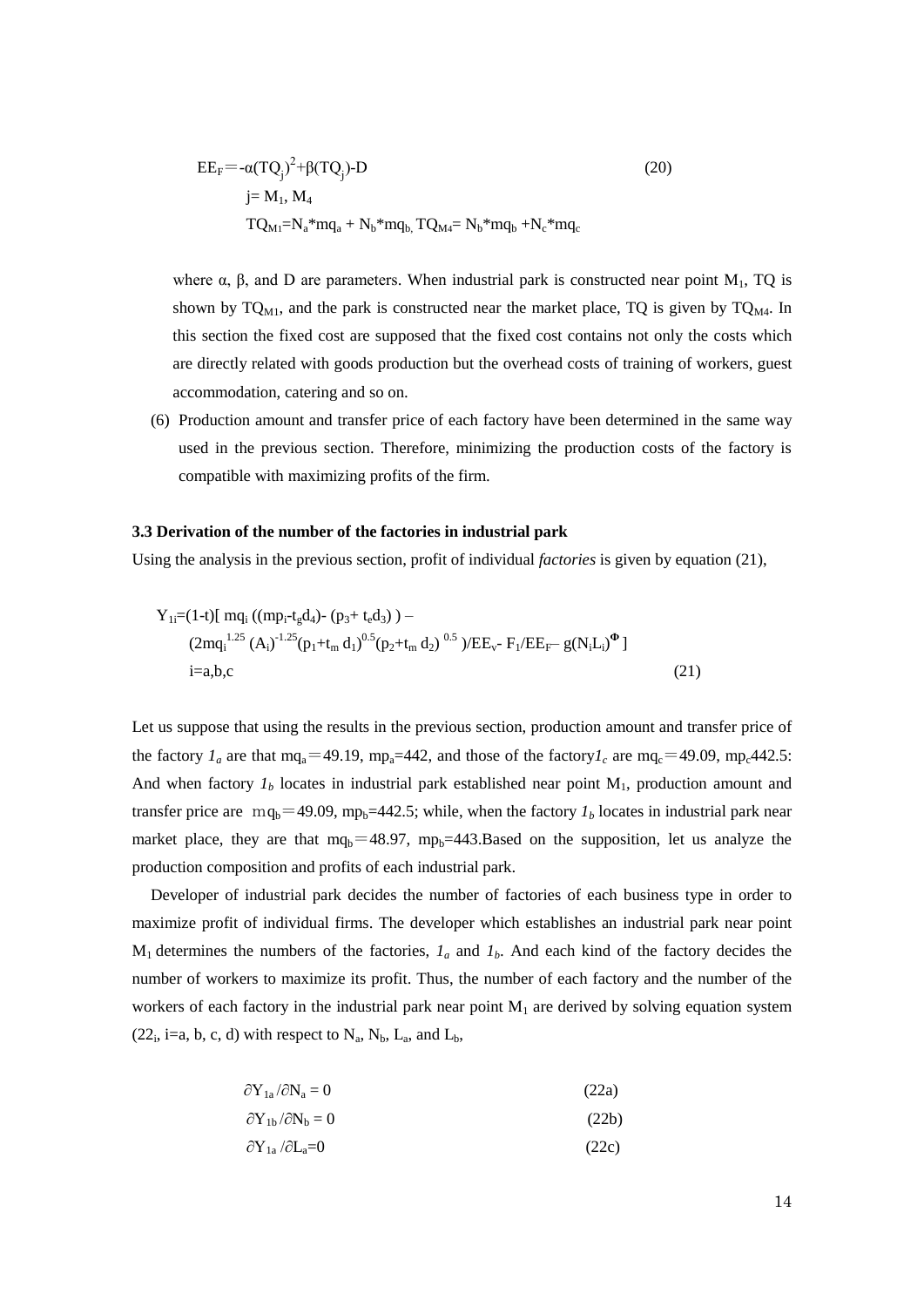$$
\partial Y_{1b} / \partial L_b = 0 \tag{22d}
$$

In the same way, the numbers of factories,  $I_b$  and  $I_c$  and the numbers of workers of the factories in the industrial park near the market place are obtained.

Now, the parameters that determine the two kinds of external economies generated in the industrial parks are the same and they are shown in Table 2. First, let us derive the number of each factory and the number of the workers of the factory in the industrial park which is established at point  $M_1$ .

Table2 Parameters' values that define external economies

| .    | л  | $\sim$<br>u |      | L     | 8    | IФ   |
|------|----|-------------|------|-------|------|------|
| 0.01 | ∠∪ | 0.0008      | 0.71 | 52.57 | 0.61 | 0.15 |

Solving equation system (22<sub>i</sub>, i=a, b, c, d) with respect to  $N_a$ ,  $N_b$ ,  $L_a$ , and  $L_b$  gives the production composition of the industrial park near point  $M_1$ . The production composition and profits are indicated in Table 3A.

|                        | number of factories | number of workers | production amount profit |       |
|------------------------|---------------------|-------------------|--------------------------|-------|
| factory $l_a$          |                     | 85.23             | 49.26                    | 3872  |
| factory $1b$           |                     | 121.37            | 49.09                    | 3843  |
| business type $a$      | 5.29                | 450.4             | 260.1                    | 20449 |
| business type <i>b</i> | 3.74                | 454.3             | 183.6                    | 14385 |
| industrial park        | 9.02                | 904.7             | 443.7                    | 34834 |

**Table**3**A The production composition of the industrial park near point M<sup>1</sup>**

Second, the number of each factory and the number of the workers of the factory in the industrial park which is established at the market place are obtained in the same way. The production composition and profits are indicated in Table 3B. The comparison of production compositions in the two industrial parks which are shown in Table 3A and 3B indicates that even if the two industrial parks have the same size and same quality, the production composition and profit generated in the two parks are different. Their differences are changed by the production characteristics of the factories which co-exist in the industrial park.

**Table 3B The production composition of the industrial park near market place**

| number of factories<br>number of workers production amount<br>profit |
|----------------------------------------------------------------------|
|----------------------------------------------------------------------|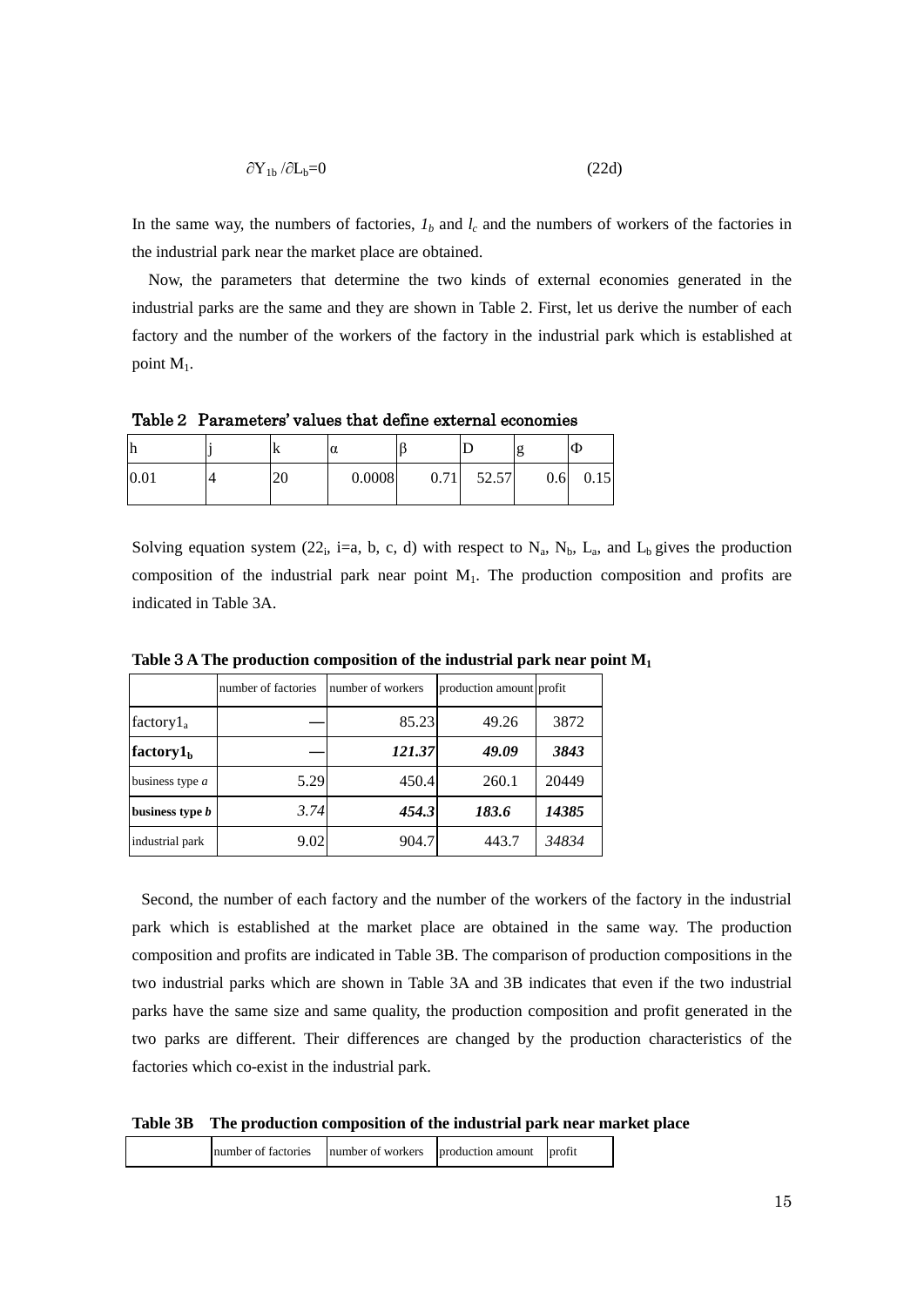| factory $1b$           |      | 119.52 | 48.97 | 3862  |
|------------------------|------|--------|-------|-------|
| factory $1_c$          |      | 95.2   | 49.09 | 3872  |
| business type <i>b</i> | 3.79 | 504.7  | 179.2 | 14653 |
| business type $c$      | 5.30 | 452.9  | 264.6 | 20499 |
| industrial park        | 9.05 | 957.7  | 443.8 | 35161 |

Especially, it is interesting to compare the profits of the factory  $I<sub>b</sub>$  which are indifference in the factory's location between point  $M_1$  and the market place if the factory does not enter into industrial park. The profits and production composition of the business type *b* are indicated by the bold figures in Table 3A and Table 4B. Since the factories of the business type *b* are able to obtain the higher profit in the industrial park near the market place than those of the park near point  $M_1$ , the factories of business type *b* locate in the park near the market place. The profit difference of the factory *1<sup>b</sup>* is yielded by the difference of the production composition formed in each industrial park: As indicated in the provirus subsection, when the factory $I<sub>b</sub>$  does not join into industrial park and the factory locates at point  $M_1$ , the profit of the factory  $I_b$  is 2947.9, while, the factory  $I_b$  locates at the market place, the profit is 2948.1. The difference of the profits is negligible of 0.2. If the factory  $I<sub>b</sub>$  locates in the industrial park at point  $M_1$ , however, profit of the factory is increased by 895, while the factory  $I<sub>b</sub>$  locates in the park near the market, the profit is increased by 914. These profit increases are generated by the factories' entering into the industrial park. And the profit difference of 19 in between the two industrial parks can be interpreted to be yielded by the differences of the production compositions in the two industrial parks.

### **4. Effects on industrial park of the government intervention to transportation infrastructure**

The government of the country often establishes the industrial parks to vitalize regional economy. In order for the industrial park to contribute to the regional economy, the government can not only design the production composition in the industrial park but also influence the wage rates of workers in the park. The wage rate of the workers in the industrial park is influenced by the commuting area surrounding the park which is determined by the transportation system. Thus, the government is able to change the contents of the industrial park by the investment on the infrastructure surrounding the industrial park greatly. This section focuses the influence of wage rate of the workers on the industrial park and analyzes the effects of the reduction of the wage rate on the production composition and factories' profits.

## **4.1 Assumptions of the analysis**

In order to analyze the relationships between the wage rate of the workers in industrial park, the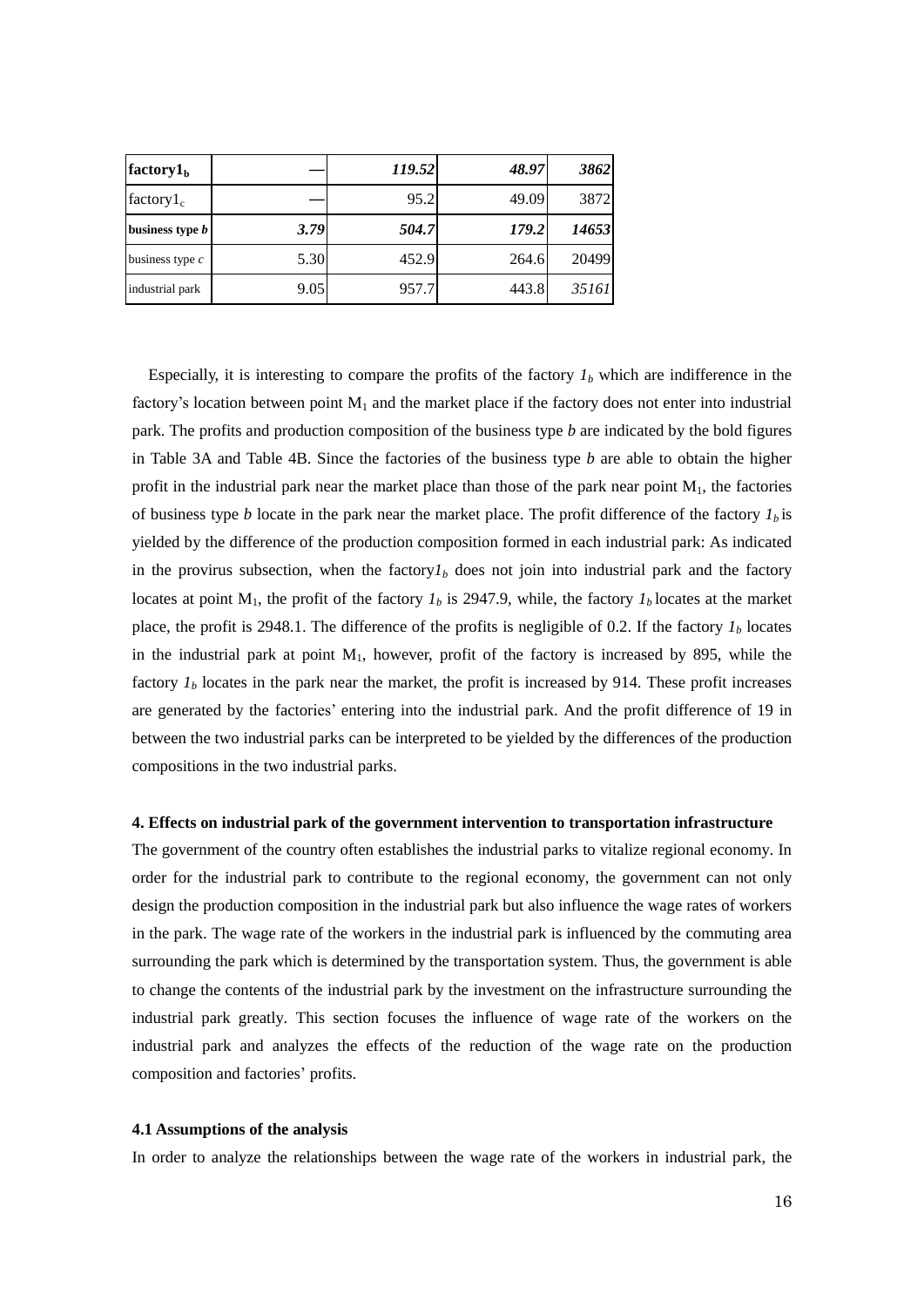production composition and profits of the factories of the industrial park, some assumptions of the previous analysis are changed: Industrial park is limited to the area near point  $M_1$ ; the combination of the business types in the industrial park is confined to the combination of *a* and *b*: Production amount and transfer price of the factory  $I_a$  are assumed that  $mq_a=49.19$ ,  $mp_a=442$ ; the production efficiency,  $A_b$ , of the factory  $I_b$  is changed to be 0.5; while. production amount and transfer price of the factory  $I_b$  are changed as that mq<sub>b</sub>=48.28, mp<sub>b</sub>=445.8. And the efficiencies of the two external economies and the wage rate of the workers in the industrial park are changed in this section. They are indicated by the parameters' values shown in Table 4.

**Table 4 Parameters' values that indicate external economies in industrial park** 

| lh     |       | A    | α       |        |       | ıε   | $\Phi$ |
|--------|-------|------|---------|--------|-------|------|--------|
| 0.0135 | 1.443 | 8.57 | 0.00033 | 0.3842 | 27.67 | 0.61 | 0.4    |

**4.2 Effects on industrial park of the government intervention to improve infrastructure**

Using the same way that used in the previous sections, the production composition and factories' profit in this situation are derived. They are shown by Table 5.

| number of                 | number of | workers of workers |       | profit of                                                   | profit of | total profit of |
|---------------------------|-----------|--------------------|-------|-------------------------------------------------------------|-----------|-----------------|
| factories 1a factories 1b |           |                    |       | factories 1a factories 1b factory 1a factory 1b in the park |           |                 |
| 8.38                      | 3.47      | 741.6              | 579.4 | 3793.7                                                      | 3818.5    | 45011.8         |

Now, if the government invests to improve the transportation infrastructure surrounding the industrial park, the commuting area of the workers to the industrial park will be enlarged, as a result, the supply of the workers to the park is increased. Thus, the rise of the wage rate of the workers is curbed, and the wage rate is expected to be lower. Based on this logic, assume that the parameter $\Phi$  is lowered from 0.4 to 0.3 at the industrial park, while, the working levels of the two kinds of external economies in the park are remained as those shown by Table 4 in order to derive the pure effects of the wage rate of workers on the industrial park. Table 6 shows the production composition and the profits of the factories and the industrial park after the government invests to transport infrastructure surrounding the park to reduce the wage rate of the workers.

**Table 6 Production construction and profits of the industrial park in better infrastructure**

|                                                                                                                 |  |  | number of number of workers of workers of profit of profit of total profit of |
|-----------------------------------------------------------------------------------------------------------------|--|--|-------------------------------------------------------------------------------|
| $\int$ factories 1a $\int$ factories 1b $\int$ factories 1b $\int$ factory 1a $\int$ factory 1b $\int$ the park |  |  |                                                                               |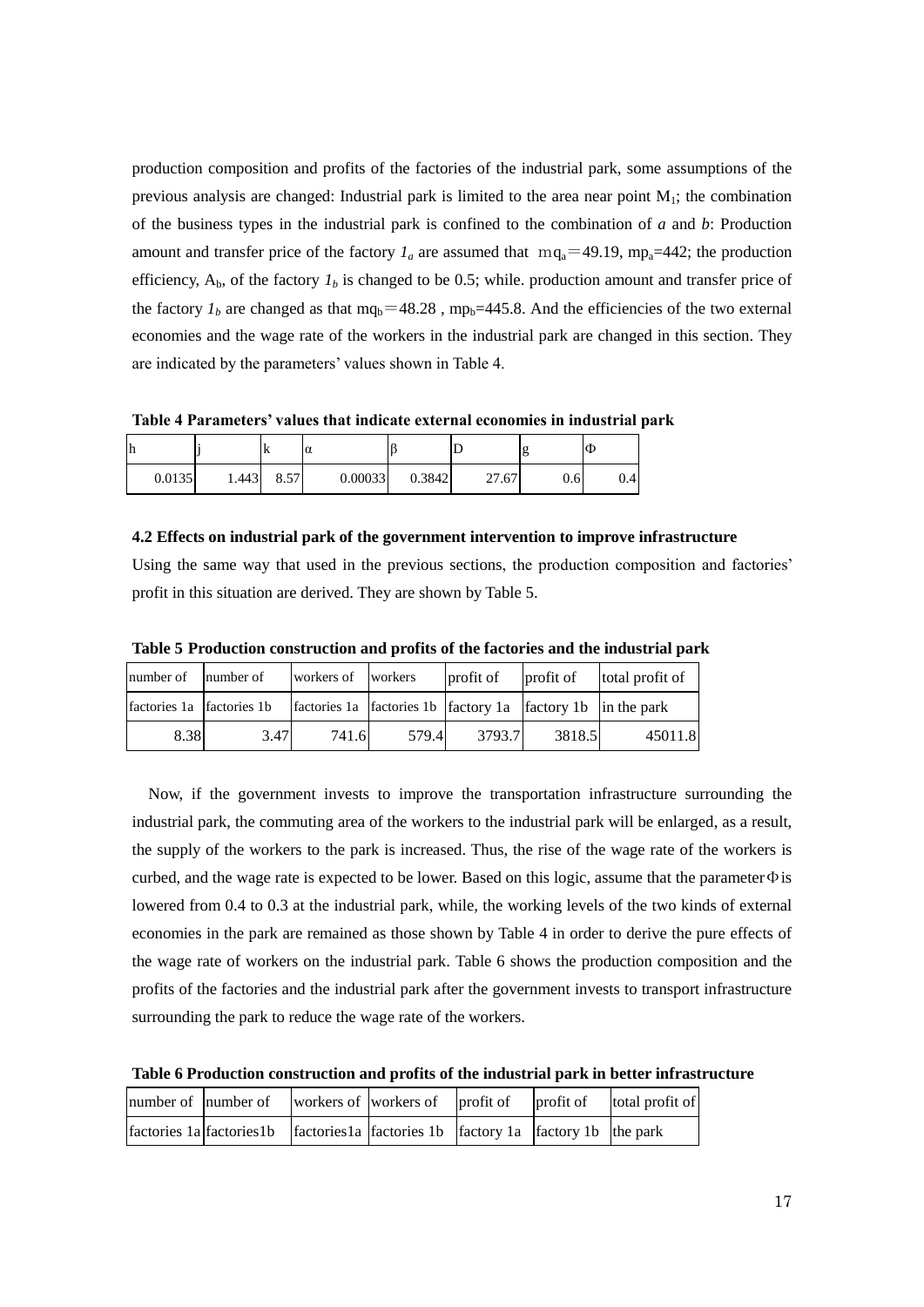| $\sim$ 05<br>ده.ه | ו סם ל<br>$\sqrt{2}$ | - - -<br>11.6 | $\sim$ $\sim$ $\sim$<br>213.2 | 3830.5 | 3813.7 | $1 - \sim -$<br>$\sim$<br>$\Lambda$ $\sim$<br>᠇ᢣ᠘<br>$\cdot$ . |
|-------------------|----------------------|---------------|-------------------------------|--------|--------|----------------------------------------------------------------|
|-------------------|----------------------|---------------|-------------------------------|--------|--------|----------------------------------------------------------------|

The comparison of Table 5 and Table 6 shows the interesting facts that the number of the factories and the total production amount in the industrial park are not varied by the reduction of the wage rate of the workers, while, the profits of the factories  $I_a$  are increased by 36.8 and also the profit of the industrial park increases to 45277.1 which is higher than that earned by the industrial park by 265.3 before the government's investment: The increases of these profits are anticipated: However, profits of the factories  $I<sub>b</sub>$  decrease by 4.8 after the wage rate decreases from 0.4 to 0.3, which is assumed to be generated by the government's investment to improve the transportation infrastructure surrounding the park. It is interesting that the government's investment to improve the infrastructure, which aims to reduce the wage rate of the workers in the industrial park, does not make the profit of every factory in the industrial park higher.

#### **5 Concluding remarks**

In the period of the globalized economy, the production processes of the manufacturing firms are fragmented into the small blocs, and they are scattered over the world. Corresponding to the fragmentation of the production, many governments try to induce these fragmented processes into their territory to vitalize their regional economy. In this context, the industrial park is attractive to both the manufacturing firms and the governments because industrial park provides the factories with external economies and the necessary production functions and attract many factories to a few specific places in regions. This paper analyzes the industrial parks according to the factory location theory. The results derived from the above analysis are as follows. (i)The location site of industrial park is not limited straight away to a specific point, but it is settled, after the process of determination stages, at point within the overlapping area of the location prospective areas of the factories. Using the location prospective area of the factories, the combination of the business types of the factories in industrial park is anticipated. It would be said that the concept of the locational prospective area of the factories are useful both for the manufacturing firms and the governments. (ii) External economies generated in industrial park influence the combination of the business types, production composition, and profits of the factories and industrial park. The performances of the industrial parks are varied by the differences of the production characteristics of the factories which co-exist in an industrial park. (iii) The government invests to improve the transportation infrastructure in order to reduce wage rate of the workers in industrial park. The reduction of the wage rate of the workers does not always raise the profits of every factory due to the change of production composition in the industrial park.

#### **References**